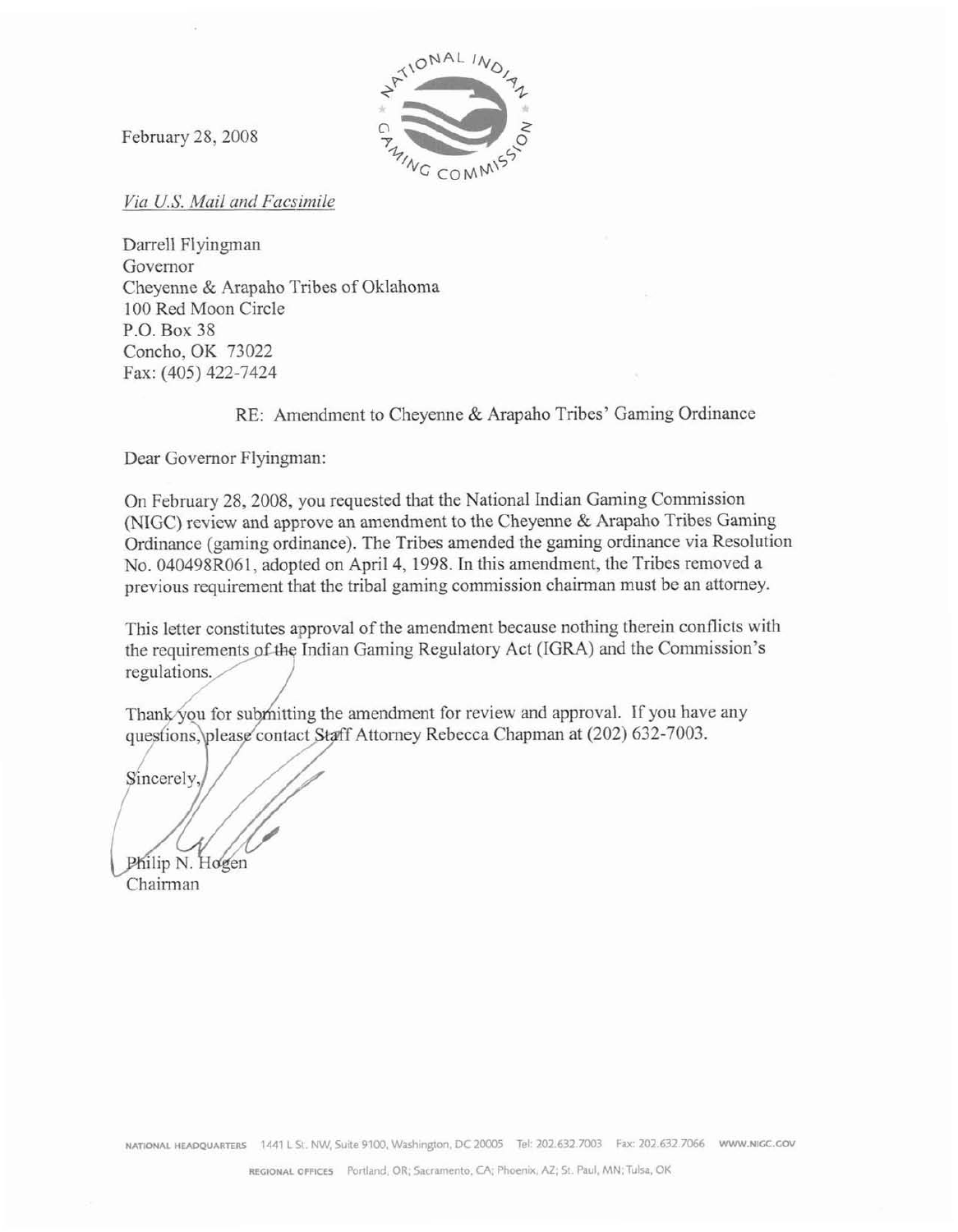<sup>9</sup>**o** - **<sup>b</sup>r,-** 

**CHEYEXNE-ARAPAHO TRIBES OF QKLAHQW THIRTY-FIRST BUSINESS COMMITTEE RESOLUTION NO. 040498R061** 

- **WEREAS;** The **Cheyenne-Arapaho Tribes of Oklahoma are a federally recognized** Tribe **and have** their own **form** of **self**government; and
- **WHEREAS; This self-government and sovereign** status **promotes. economic and social** welfare and protects **religious freedom and tribal customs of a11 members;** and
- **WHEREAS; The Tribal Business Committee of the Cheyenne-Arapaho**  Tribes, **in accordance** with **the Constitution and By-Laws has the power to act** for **the** tribes **on all matters not otherwise restricted;**
- **WHEREAS; The Cheyenne** and **Axapaha Tribes,** through **the 28th Business Committee, enacted** the **Cheyenne-Arapaho Tribes of** Oklahoma **Gaming Ordinance;** and
- **WHEREAS;** The **second paragraph** of **Section 200. Tribal Gaming**  Board Over Gaming in this Ordinance provides for the **composition of a governing board and reads as follows:**

**lTThe Gaming Board shall consist of** three **(3) Board members appointed by** the **Business Committee ta**  staggered terms. No less than one (1) of said **appointees shall be a licensed, practicing attorney with knowledge, experience and** expertise **in** the **area of Indian** law **and** Indian **gaming. An** attorney board **member shall he appointed to the position of Chairman of the Gaming Board,** and **shall fill the** initial **thxee** t3) **year**  term. Two (2) additional positions shall be appointed **to serve terms of one (1) and** two (2) years **respectively** . " , **and** 

**WHEREAS;** Section **108. Amendment of** this **Ordinance reads as follows** :

> **"This** Ordinance **may be amended only by** majority **vote of the** Tribal **Business** Camittee. **Any such amendment,**  including repeat **in** part **ox in** "teto', **which would adversely** effect **the** contractual **rights of** a **third party wha has obtained** an **approved Management Agreement with Tribe,** shall **not become effective** until the completion **or fulfillment of the tern** of **such approved**  agreement.<sup>"</sup>, and